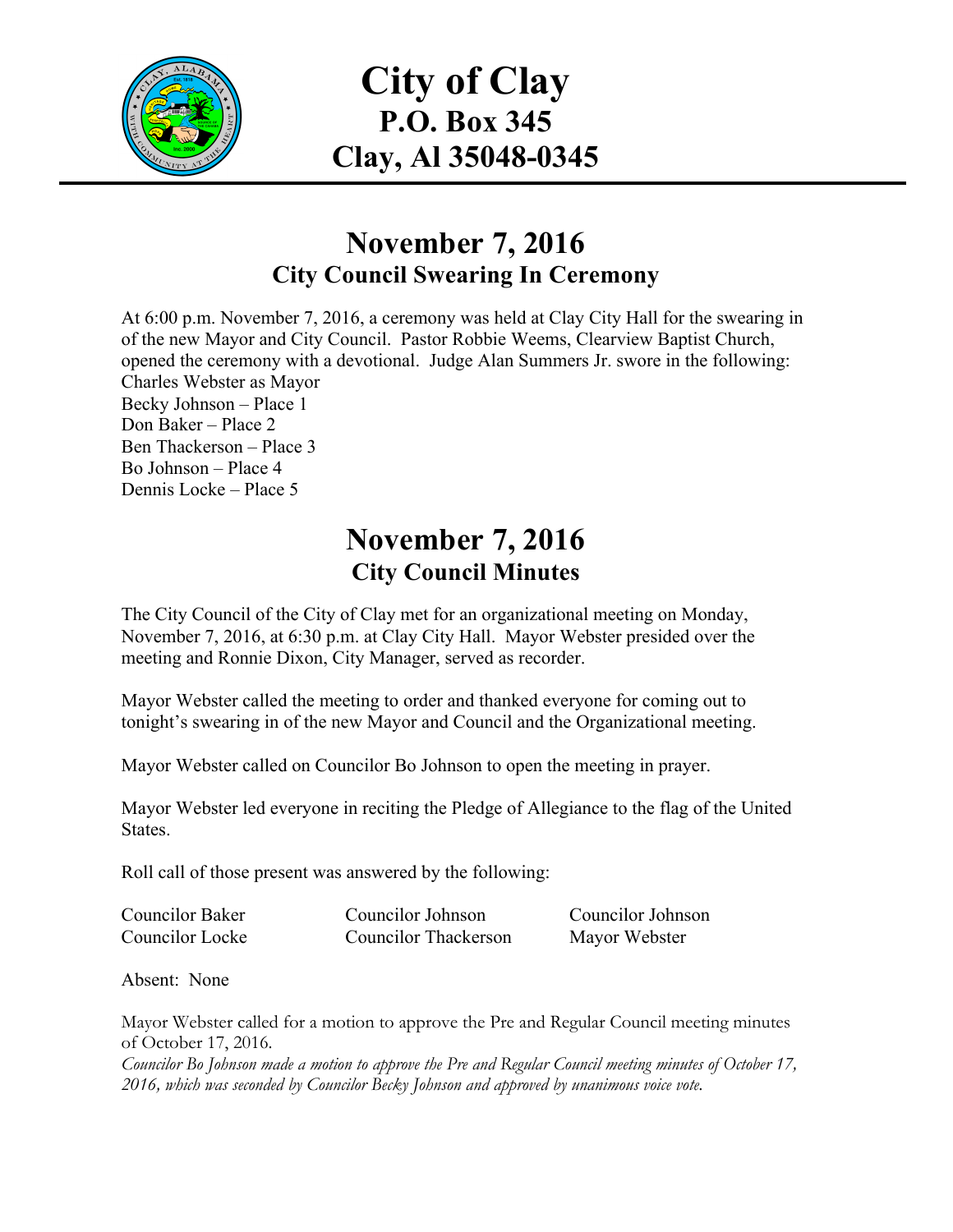

#### **CITY OF CLAY CITY COUNCIL MINUTES November 7, 2016**

Mayor Webster called for a motion to approve the Meeting Agenda. *Councilor Thackerson made a motion to approve the meeting agenda which was seconded by Councilor Bo Johnson and approved unanimously by voice vote.*

Mayor Webster called for a motion to approve tonight's Consent Agenda. *Councilor Becky Johnson made a motion to approve tonight's Consent Agenda, which was seconded by Councilor Thackerson.* The motion was put before the Council and a roll call vote was conducted with the results as follows: *Yeas: Councilors Baker, Johnson, Johnson, Locke, Thackerson, and Mayor Webster. Nays: None*

Mayor Webster called for a nomination of one of the members of the Council to serve as the Mayor Pro Tempore. *Councilor Locke made a motion that Councilor Johnson serve as Mayor Pro Tempore which was seconded by Councilor Thackerson.* The motion was put before the Council and a roll call vote was conducted with the results as follows: *Yeas: Councilors Baker, Johnson, Johnson, Locke, Thackerson, and Mayor Webster. Nays: None*

Mayor Webster called for a motion to approve the nomination of Alan Summers as City Attorney. *Councilor Becky Johnson made a motion that Alan Summers be reappointed as the City Attorney, which was seconded by Councilor Baker.* The motion was put before the Council and a roll call vote was conducted with the results as follows: *Yeas: Councilors Baker, Johnson, Johnson, Locke, Thackerson, and Mayor Webster. Nays: None*

Mayor Webster called for a motion to enter into Unanimous Consent. *Councilor Bo Johnson made a motion to suspend the regular rules of order and enter into Unanimous Consent, which was seconded by Councilor Thackerson.* The motion was put before the Council and a roll call vote was conducted with the results as follows: *Yeas: Councilors Baker, Johnson, Johnson, Locke, Thackerson, and Mayor Webster. Nays: None*

Mayor Webster introduced Ordinance 2016-07, An Organizational Ordinance for the City Council Term 2016-2020, which was read by City Manager Ronnie Dixon. *Councilor Bo Johnson made a motion to approve Ordinance 2016-07, amended to hold City Council meetings on the second and fourth Tuesday of the month beginning in January 2017, which was seconded by Councilor Locke.* The motion was put before the Council and a roll call vote was conducted with the results as follows:

*Yeas: Councilors Baker, Johnson, Johnson, Locke, Thackerson, and Mayor Webster. Nays: None*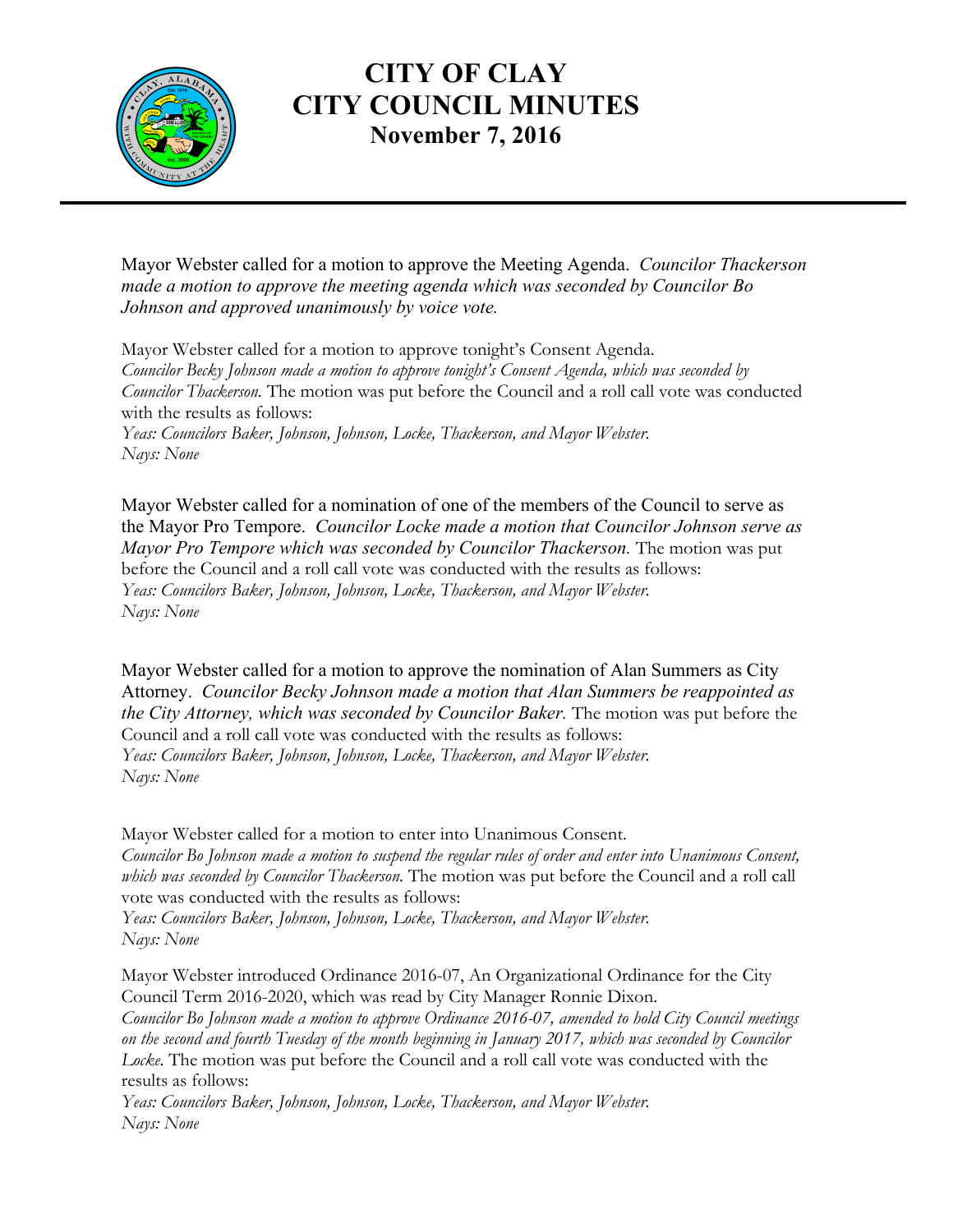

## **CITY OF CLAY CITY COUNCIL MINUTES November 7, 2016**

Mayor Webster introduced Ordinance 2016-08, An Ordinance Establishing Committees for the City Council Term 2016-2020, which was read by City Manager Ronnie Dixon. *Councilor Bo Johnson made a motion to approve Ordinance 2016-08, amended to hold committee meetings on the third Tuesday of the first month of each quarter beginning in January 2017, which was seconded by Councilor Locke.* The motion was put before the Council and a roll call vote was conducted with the results as follows: *Yeas: Councilors Baker, Johnson, Johnson, Locke, Thackerson, and Mayor Webster. Nays: None*

Under **Mayor and Council Comments**, **Mayor Webster** thanked the previous and current council for their work. He hopes that this administration will be able to accomplish much in the next four years.

**Councilor Baker** stated that he was happy to be able to serve. He thanked Ricky Baker and Kevin Small for their service.

**Councilor Becky Johnson** announced her excitement about the new council.

**Councilor Bo Johnson** reiterated the excitement about the new administration and welcomed Councilor Baker and Councilor Locke.

**Councilor Locke** also thanked Councilor Small and expressed his excitement about serving.

**Councilor Thackerson** echoed his appreciation for being able to serve again.

Mayor Webster called for the Council to adopt a motion providing that the City Manager of the municipality shall continue in their respective duties temporarily, pending such time as the Council shall make a permanent appointment. *Councilor Becky Johnson made a motion as stated which was seconded by Councilor Baker.* The motion was put before the Council and a roll call vote was conducted with the results as follows:

*Yeas: Councilors Baker, Johnson, Johnson, Locke, Thackerson, and Mayor Webster. Nays: None*

Under **Reading of Petitions, Applications, Complaints, Appeals, Communications, etc.,** Mayor Webster announced that there were none.

Under the **City Manager's Report**, Mr. Dixon reported the account balances in the General Fund =  $$455,982.87$ ; Contractors Bond =  $$74,562.93$ ; Capital Improvement Fund = \$420,817.08; 4 & 5 Cent Gasoline Fund = \$108,103.27; 7 Cent Gasoline Fund = \$48,588.59; Building Fund =  $$200,000.00$ ; Paving Supplement Fund =  $$325,000.00$ ; Contingency Fund =  $$1,000,000.00;$  BBT Fund=  $$44,213.84;$  Ballpark Registration Income =  $$0;$  and Ballpark Sports Expense  $=$  (\$8,467.00).